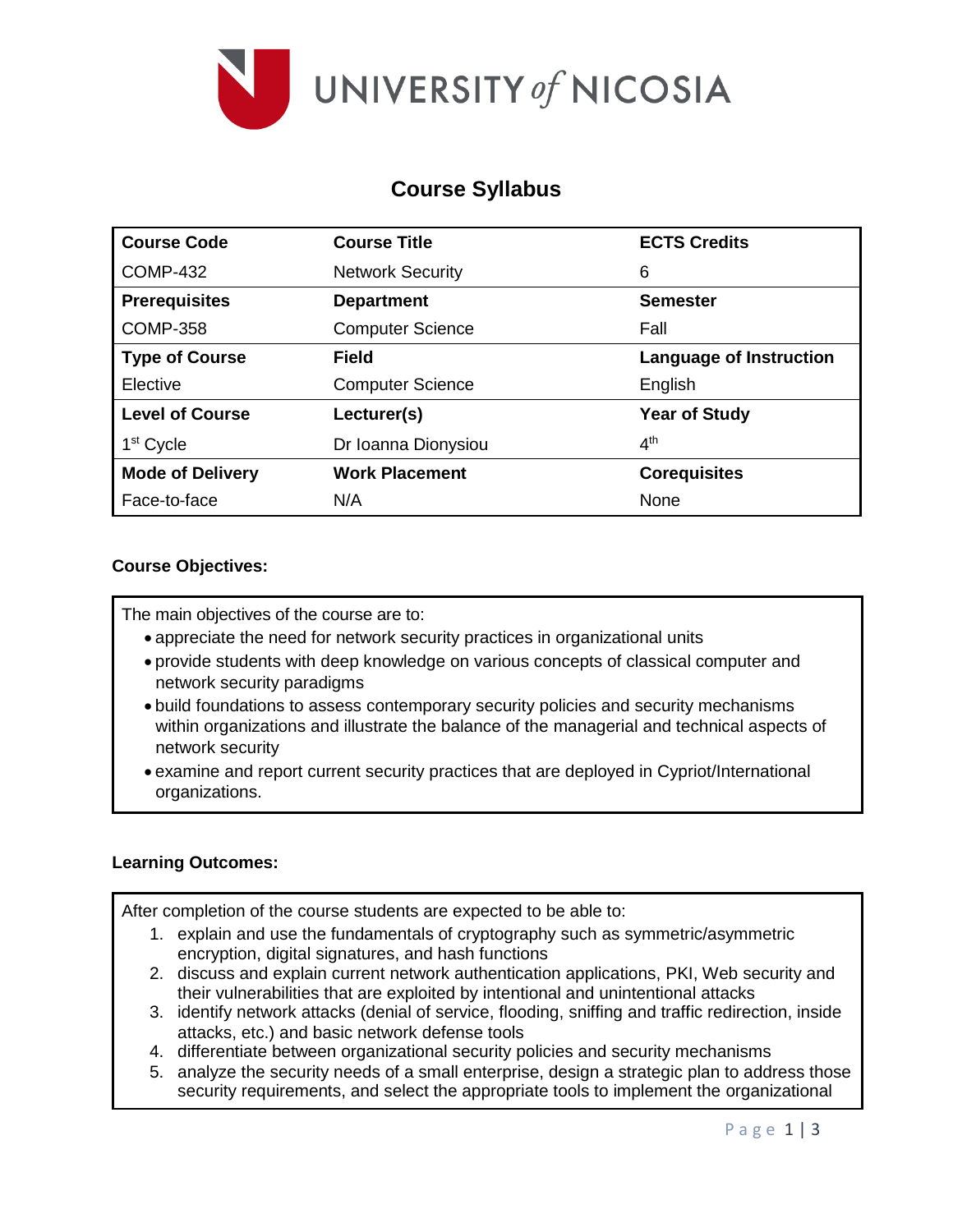

policies

- 6. appreciate the importance of ethics as a network security practitioner
- 7. use automated tools to generate and manage keys as well as be able to use cryptographic libraries to perform security operations such as key generation, encryption, decryption, etc.

#### **Course Content:**

- 1. Motivation of network security
- 2. Overview of the discipline of cryptography algorithms and protocols underlying network security applications, encryption, hash functions, digital signatures, and key exchange.
- 3. Authentication protocols, including Kerberos and PKI.
- 4. Presentation of network security applications such as IP Security and Web Security.
- 5. Overview of computer and network threats and attacks, including denial of service, flooding, sniffing and traffic redirection, exploit attacks, infrastructure attacks (DNS hijacking, route blackholing, etc.)
- 6. Contemporary network defense countermeasures such as intrusion detection tools and firewalls.
- 7. Planning and implementing security policies for an organization with real-world case studies.
- 8. Legal, ethical, and professional aspects of network security practices.

#### **Learning Activities and Teaching Methods:**

Lectures, Case Studies, Practical Exercises, Project, and Assignments

#### **Assessment Methods:**

Final Exam, Midterm Exam, Assignments, and Team Project

#### **Required Textbooks / Readings:**

| <b>Title</b>                                                                                      | Author(s)    | <b>Publisher</b> | Year | <b>ISBN</b>        |
|---------------------------------------------------------------------------------------------------|--------------|------------------|------|--------------------|
| <b>Network Security</b><br>Essentials:<br>Applications and<br>Standards (6 <sup>th</sup> Edition) | W. Stallings | Pearson          | 2016 | 978-<br>0134527338 |